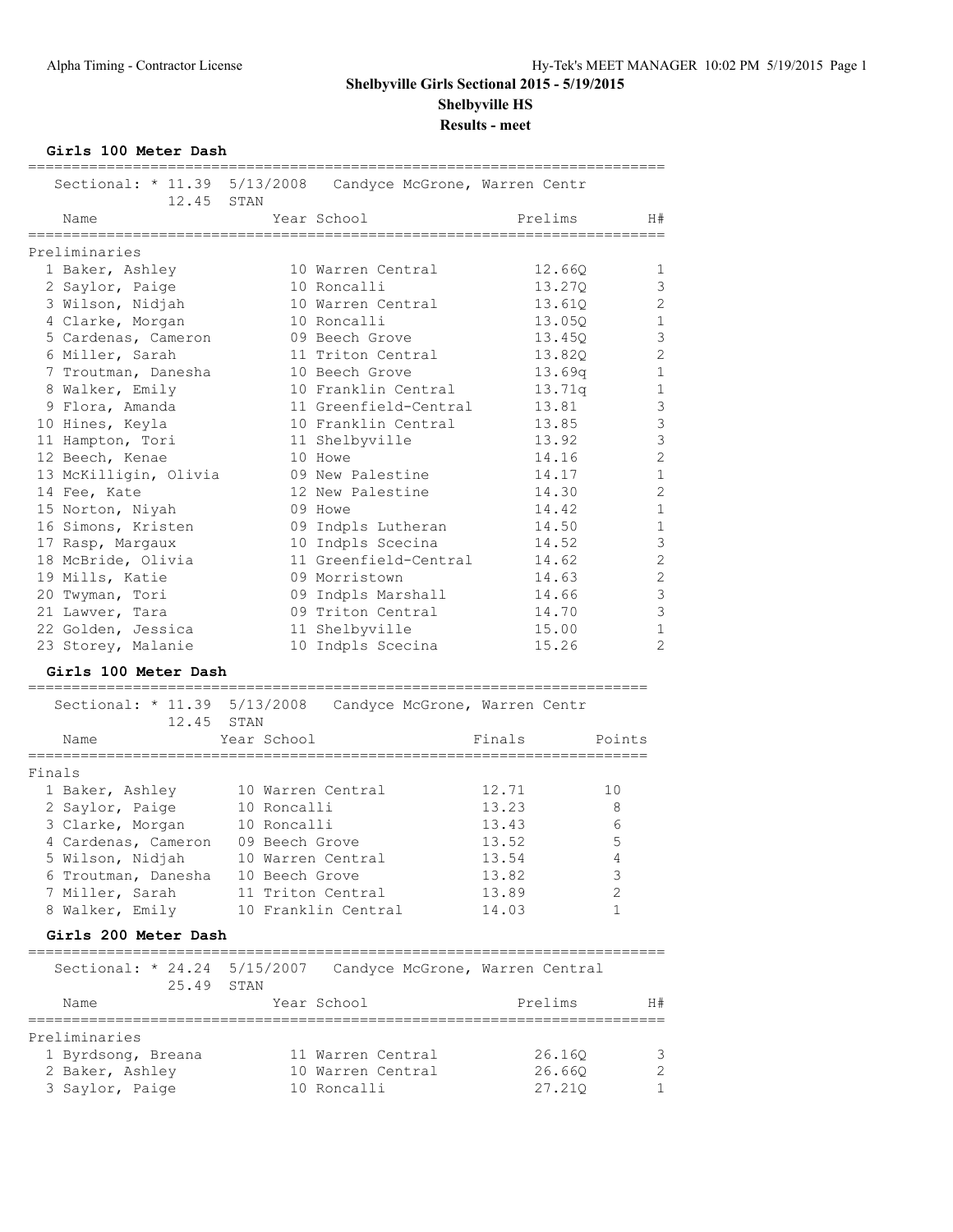| 12 Franklin Central | 27.650             | 1                                           |
|---------------------|--------------------|---------------------------------------------|
| 11 Triton Central   | 27.970             | $\overline{3}$                              |
| 12 Howe             | 28.820             | $\overline{c}$                              |
| 09 Shelbyville      | 28.58q             | $\overline{3}$                              |
| 10 Howe             | 28.65 <sub>q</sub> | $\mathbf{1}$                                |
| 11 Shelbyville      | 28.99              | $\mathbf{1}$                                |
| 12 New Palestine    | 29.11              | $\mathcal{S}$                               |
| 09 Franklin Central | 29.14              | $\overline{c}$                              |
| 12 New Palestine    | 29.33              | $\overline{c}$                              |
|                     | 29.47              | $\mathcal{S}$                               |
|                     | 29.71              | $\overline{c}$                              |
| 10 Beech Grove      | 30.12              | $\mathbf{1}$                                |
| 09 Indpls Lutheran  | 30.19              | $\mathbf{1}$                                |
| 09 Triton Central   | 31.21              | $\overline{c}$                              |
| 10 Indpls Scecina   | 31.40              | $\mathcal{E}$                               |
| 11 Beech Grove      | 31.62              | $\overline{3}$                              |
| 09 Baptist Academy  | 32.01              | 1                                           |
|                     |                    | 09 Indpls Lutheran<br>09 Greenfield-Central |

#### **Girls 200 Meter Dash**

======================================================================= Sectional: \* 24.24 5/15/2007 Candyce McGrone, Warren Central

|                    | 25.49 STAN          |        |        |
|--------------------|---------------------|--------|--------|
| Name               | Year School         | Finals | Points |
| Finals             |                     |        |        |
| 1 Byrdsong, Breana | 11 Warren Central   | 25.75  | 10     |
| 2 Baker, Ashley    | 10 Warren Central   | 25.83  | 8      |
| 3 Saylor, Paige    | 10 Roncalli         | 26.97  | 6      |
| 4 Clark, Jade      | 12 Franklin Central | 27.83  | 5      |
| 5 Miller, Sarah    | 11 Triton Central   | 27.94  | 4      |
| 6 Pike, Lauren     | 09 Shelbyville      | 28.44  | 3      |
| 7 Beech, Kenae     | 10 Howe             | 29.15  | 2      |
| 8 Smith, Breanna   | 12 Howe             | 31.19  |        |

==========================================================================

#### **Girls 400 Meter Dash**

|                                   | Sectional: * 57.07 5/18/2004 Audrey Smoot, G-CHS |         |                                  |
|-----------------------------------|--------------------------------------------------|---------|----------------------------------|
| 58.39 STAN                        |                                                  |         |                                  |
| Name                              | Year School                                      | Finals  | H# Points                        |
|                                   |                                                  |         |                                  |
| 1 Hoover, Kaylor                  | 10 Franklin Central                              | 59.43   | 2, 10                            |
|                                   | 2 Koehl, Olivia 11 Franklin Central              | 59.59   | $\overline{2}$<br>8              |
| 3 Girolami, Savannah              | 11 Greenfield-Central 1:00.07                    |         | $\overline{2}$<br>6              |
| 4 Johnson, Dejah                  | 10 Warren Central                                | 1:00.21 | $\overline{2}$<br>5              |
| 5 Cardenas, Cameron               | 09 Beech Grove                                   | 1:01.49 | $\overline{2}$<br>$\overline{4}$ |
| 6 Jackson, Joye                   | 12 Warren Central                                | 1:01.90 | $\overline{2}$<br>3              |
| 7 Davis, Alexa                    | 12 Shelbyville                                   | 1:01.97 | $\overline{2}$<br>$\overline{2}$ |
| 8 Asher, Josie 10 Roncalli        |                                                  | 1:02.80 | $\overline{2}$<br>$\mathbf{1}$   |
| 9 Stephenson, Natali              | 12 Triton Central                                | 1:03.94 | $\mathbf{1}$                     |
| 10 McKilligin, Olivia             | 09 New Palestine                                 | 1:05.94 | 1                                |
| 11 Shover, Sarah                  | 09 Roncalli                                      | 1:05.99 |                                  |
| 12 Pasch, Erin 69 Indpls Lutheran |                                                  | 1:07.06 |                                  |
| 13 Chadwell, Lola                 | 12 Beech Grove                                   | 1:08.15 |                                  |
| 14 Smith, Courtney                | 11 New Palestine                                 | 1:11.34 |                                  |
| 15 Tillison, Shey                 | 09 Shelbyville                                   | 1:12.08 |                                  |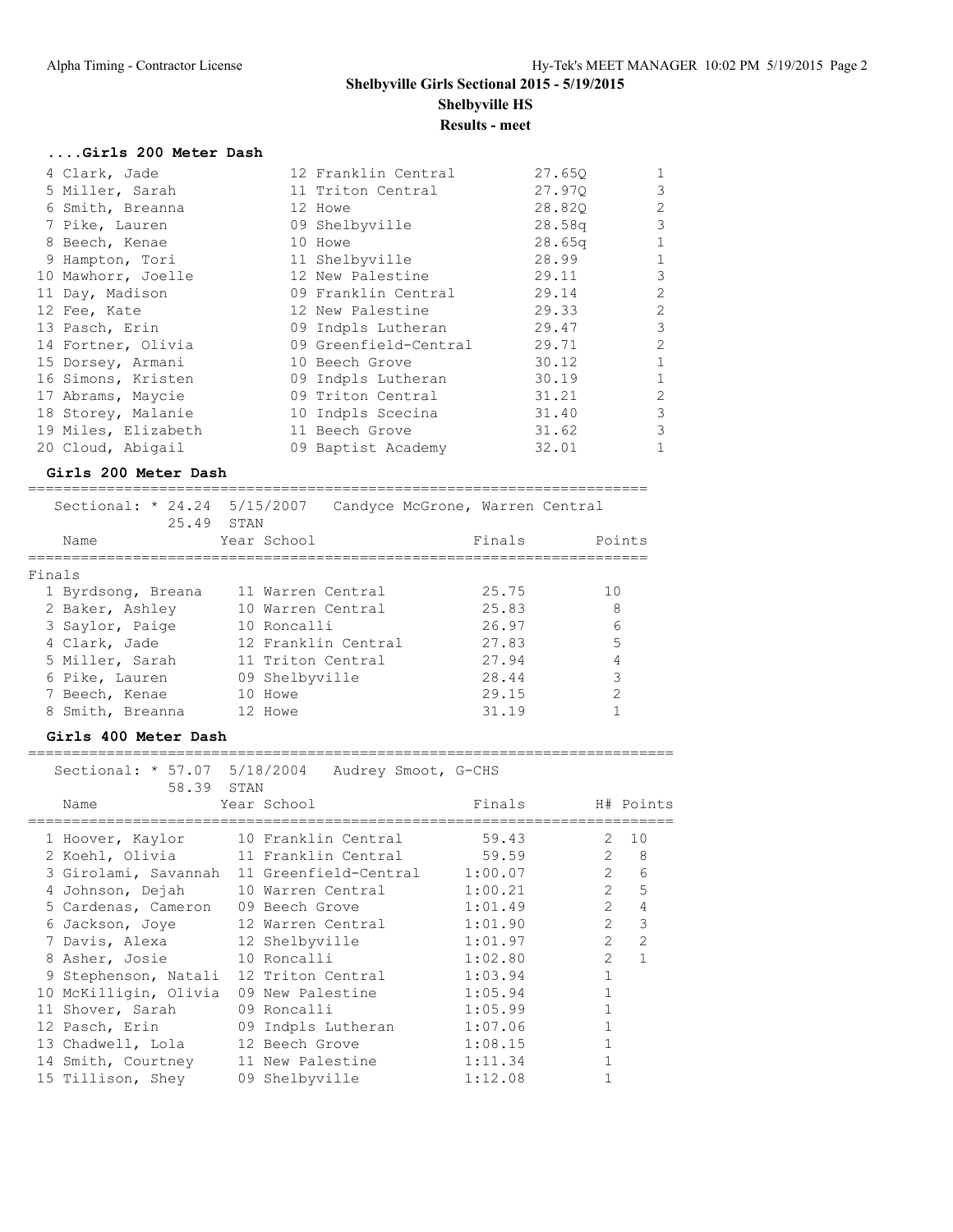**Girls 800 Meter Run**

|  | Sectional: * 2:17.59 5/15/2012 Meredith Jackson, Franklin Cen<br>Sectional: * 2:17.59 5/15/2012 Meredith Jackson, Franklin Cen<br>$2:16.53$ STAN |                                              |                                               |                                  |                                |
|--|--------------------------------------------------------------------------------------------------------------------------------------------------|----------------------------------------------|-----------------------------------------------|----------------------------------|--------------------------------|
|  | Name<br>_________________________________                                                                                                        | Year School                                  | Finals<br>___________________________________ |                                  | H# Points                      |
|  | 1 Talhelm, Brooke                                                                                                                                | 11 Franklin Central                          | $2:16.18*STAN$                                | 2                                | 10                             |
|  | 2 Waites, Keytorria                                                                                                                              | 10 Warren Central                            | 2:24.68                                       | 2                                | 8                              |
|  | 3 Cook, Sydney                                                                                                                                   | 09 Greenfield-Central 2:26.26                |                                               | 2                                | 6                              |
|  | 4 Chavez, Gladys                                                                                                                                 | 11 Shelbyville                               | 2:29.31                                       | $\overline{2}$                   | 5                              |
|  | 5 Scott, Blayre                                                                                                                                  | 12 Shelbyville                               | 2:29.51                                       | $\overline{2}$                   | $\overline{4}$                 |
|  | 6 Montarsi, Victoria                                                                                                                             | 12 Morristown                                | 2:30.94                                       | $\overline{2}$                   | $\mathcal{S}$                  |
|  | 7 Gibbs, Laura                                                                                                                                   | 09 Warren Central                            | 2:30.96                                       | $\overline{2}$<br>$\overline{2}$ | $\overline{2}$<br>$\mathbf{1}$ |
|  | 8 Cougill, Hannah                                                                                                                                | 10 Franklin Central<br>10 Greenfield-Central | 2:34.45                                       | 2                                |                                |
|  | 9 Gottwald, Rebekah                                                                                                                              | 09 Roncalli                                  | 2:38.10<br>2:39.08                            | $\overline{2}$                   |                                |
|  | 10 Morse, Kate<br>11 Luna, Kyli                                                                                                                  | 11 Beech Grove                               | 2:43.07                                       | 2                                |                                |
|  | 12 Biasi, Leah                                                                                                                                   | 11 Roncalli                                  | 2:45.96                                       | 2                                |                                |
|  | 13 Waggoner, Mattie                                                                                                                              | 11 New Palestine                             | 2:51.51                                       | $\mathbf 1$                      |                                |
|  | 14 Bachus, Alie                                                                                                                                  | 12 Indpls Scecina                            | 2:55.78                                       | $\mathbf{1}$                     |                                |
|  | 15 Bourff, Makenna                                                                                                                               | 09 Beech Grove                               | 2:59.50                                       | 1                                |                                |
|  | 16 Muzzi, Elena                                                                                                                                  | 11 New Palestine                             | 2:59.67                                       | $\mathbf{1}$                     |                                |
|  | 17 Campbell, Paijzhae                                                                                                                            | 10 Indpls Marshall                           | 3:10.70                                       | $\mathbf{1}$                     |                                |
|  | 18 Swisher, Megan                                                                                                                                | 11 Triton Central                            | 3:25.74                                       | $\mathbf{1}$                     |                                |
|  | Girls 1600 Meter Run                                                                                                                             |                                              |                                               |                                  |                                |
|  | ==================                                                                                                                               |                                              |                                               |                                  |                                |
|  | Sectional: * 5:09.90 5/1991<br>5:01.55                                                                                                           | STAN                                         | Emily Husted, New Palestine                   |                                  |                                |
|  | Name                                                                                                                                             | Year School                                  | Finals                                        |                                  | Points                         |
|  |                                                                                                                                                  |                                              |                                               |                                  |                                |
|  | 1 Jones, Constance H                                                                                                                             | 12 Warren Central                            | 5:22.17                                       | 10                               |                                |
|  | 2 Bigbee, DeAndra                                                                                                                                | 11 Warren Central                            | 5:30.99                                       |                                  | 8                              |
|  | 3 Lubbe, Danielle                                                                                                                                | 10 Shelbyville                               | 5:45.63                                       |                                  | 6                              |
|  | 4 Waggoner, Mattie                                                                                                                               | 11 New Palestine                             | 5:50.11                                       |                                  | 5                              |
|  | 5 Origer, Olivia                                                                                                                                 | 09 Roncalli                                  | 5:51.85                                       |                                  | 4                              |
|  | 6 Luna, Kyli                                                                                                                                     | 11 Beech Grove                               | 5:55.63                                       |                                  | 3                              |
|  | 7 Kurtz, Sarah                                                                                                                                   | 10 Franklin Central                          | 5:56.21                                       |                                  | $\mathbf{2}$                   |
|  | 8 Comastri, Jennifer                                                                                                                             | 11 Franklin Central                          | 6:00.19                                       |                                  | 1                              |
|  | 9 Szczechowski, Eric                                                                                                                             | 11 Roncalli<br>10 Triton Central             | 6:00.64                                       |                                  |                                |
|  | 10 Tilley, Dawn                                                                                                                                  |                                              | 6:01.38                                       |                                  |                                |
|  | 11 O'Connor, Mary                                                                                                                                | 10 Indpls Scecina                            | 6:05.29                                       |                                  |                                |
|  | 12 Wiggington, Emma                                                                                                                              | 09 New Palestine<br>11 Greenfield-Central    | 6:14.94                                       |                                  |                                |
|  | 13 Stephenson, Nicole                                                                                                                            |                                              | 6:23.09                                       |                                  |                                |
|  | 14 Lubbe, Alex                                                                                                                                   | 12 Shelbyville                               | 6:23.85                                       |                                  |                                |
|  | 15 Coffey, Sarah<br>16 Bourff, Makenna                                                                                                           | 11 Indpls Scecina<br>09 Beech Grove          | 6:31.92                                       |                                  |                                |
|  | 17 Cloud, Abigail                                                                                                                                | 09 Baptist Academy                           | 6:41.93<br>6:49.23                            |                                  |                                |
|  | 18 Shambaugh, Abigail                                                                                                                            | 10 Greenfield-Central                        | 6:53.92                                       |                                  |                                |
|  |                                                                                                                                                  |                                              |                                               |                                  |                                |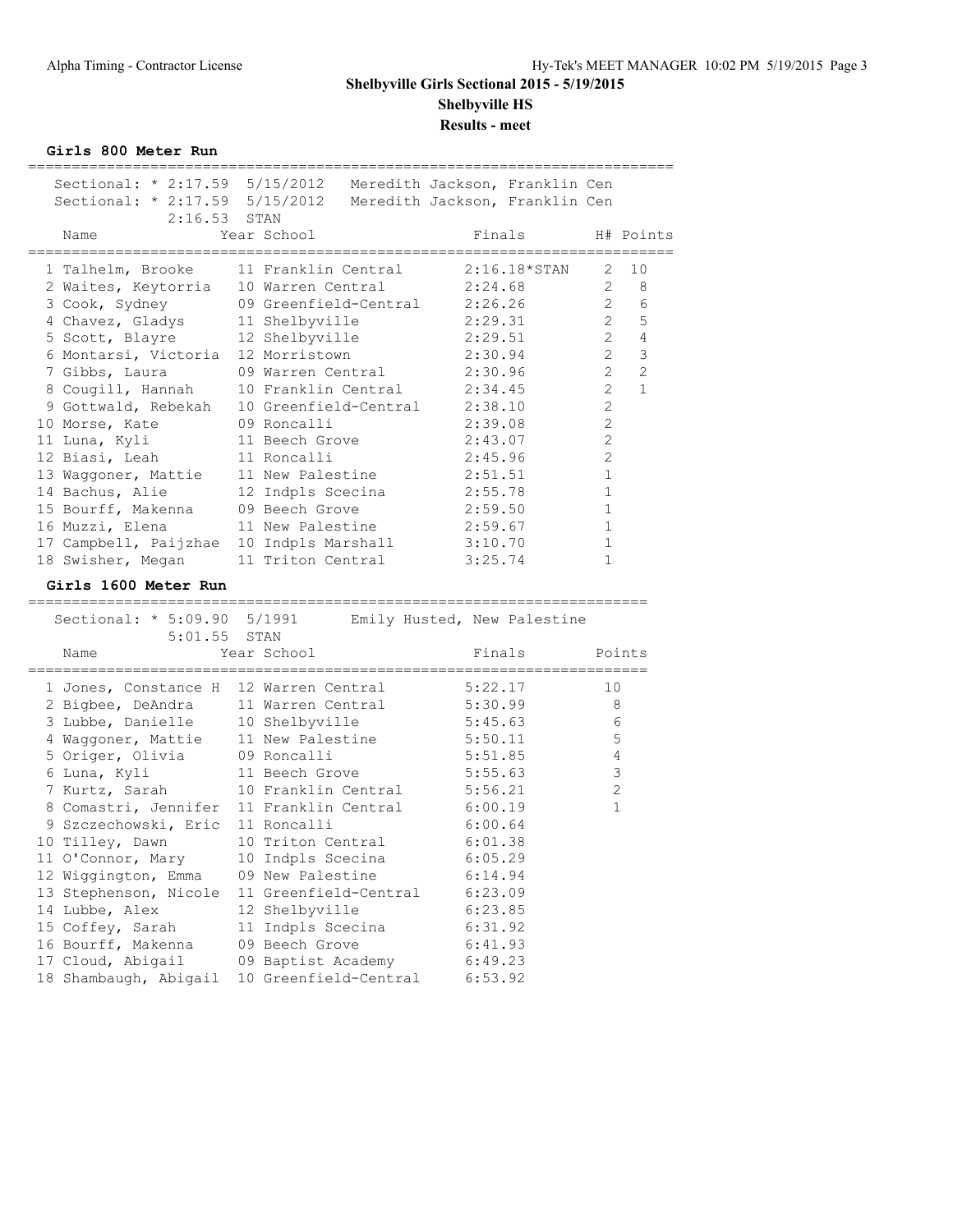**Girls 3200 Meter Run**

| Sectional: * 11:04.41 5/18/2010 Danielle Sullivan, Franklin Cen |
|-----------------------------------------------------------------|
| Finals Points                                                   |
| 11:18.85<br>10<br>12 Warren Central                             |
| 8<br>2 Wells, Jamie 69 Warren Central 11:52.44                  |
| 6<br>3 Welch, Emily 11 Franklin Central 12:04.14                |
| 5<br>12:42.77<br>10 Shelbyville                                 |
| 12:48.84<br>4<br>5 Ashman, Morgan (19) Franklin Central         |
| 3<br>13:19.31<br>6 Wallace, Bailey 11 New Palestine             |
| $\mathcal{P}$<br>13:24.35<br>12 Shelbyville                     |
| 1<br>11 Indpls Scecina 13:26.18                                 |
| 13:48.69<br>10 Greenfield-Central                               |
| 13:55.19                                                        |
| 14:41.32                                                        |
| 15:12.82                                                        |
| 15:19.33<br>09 Greenfield-Central                               |
| 16:58.19                                                        |
|                                                                 |

#### **Girls 100 Meter Hurdles**

========================================================================= Sectional: \* 14.49 5/18/2004 Briana Cunningham, WARR

| 15.03 STAN            | Sectional: * 14.49 5/18/2004 Briana Cunningham, WARR |            |                |          |
|-----------------------|------------------------------------------------------|------------|----------------|----------|
| Name                  | Year School                                          | Prelims    | H#             |          |
| Preliminaries         |                                                      |            |                |          |
| 1 Redmon, Caitlyn     | 12 Warren Central                                    | 14.950STAN | $\mathbf{1}$   |          |
| 2 Jackson, Kayland    | 10 Warren Central                                    | 15.200     | $\overline{2}$ |          |
| 3 Wise, Madison       | 10 Greenfield-Central                                | 16.15Q     | $\mathcal{S}$  |          |
| 4 Ferrell, Kelsey     | 10 Franklin Central                                  | 16.930     | 3              |          |
| 5 Kennedy, Jacqueline | 10 Indpls Scecina                                    | 17.14Q     | $\overline{2}$ |          |
| 6 Ely-Miller, Daesjah | 11 Roncalli                                          | 17.390     | $\mathbf{1}$   |          |
| 7 Whalen, Claire      | 10 Roncalli                                          | 17.42a     | $\overline{2}$ |          |
| 8 Coffey, Katie       | 11 Indpls Scecina                                    | 17.97q     | 3              |          |
| 9 Dhonau, Kylie       | 10 New Palestine                                     | 18.18      | 3              |          |
| 10 McDonald, Alexis   | 12 Franklin Central                                  | 18.36      |                | 1 18.355 |
| 11 Fletcher, Samara   | 11 Greenfield-Central                                | 18.36      |                | 2 18.356 |
| 12 Longo, Becky       | 10 Triton Central                                    | 18.41      | $\overline{2}$ |          |
| 13 McIntosh, Emma     | 11 Indpls Lutheran                                   | 18.68      | $\mathbf{1}$   |          |
| 14 Martin, ZaShariya  | 09 Shelbyville                                       | 19.65      | 3              |          |
| 15 Demps, Kiya        | 09 Indpls Marshall                                   | 20.02      | $\mathfrak{D}$ |          |
| 16 McKinley, Hannah   | 09 New Palestine                                     | 20.32      | $\mathfrak{D}$ |          |
| 17 Espinda, Paige     | 11 Shelbyville                                       | 20.38      |                |          |
|                       |                                                      |            |                |          |

#### **Girls 100 Meter Hurdles**

| Sectional: * 14.49 5/18/2004<br>15.03 STAN |                       | Briana Cunningham, WARR |        |
|--------------------------------------------|-----------------------|-------------------------|--------|
| Name                                       | Year School           | Finals                  | Points |
| Finals                                     |                       |                         |        |
| 1 Redmon, Caitlyn                          | 12 Warren Central     | 14.92 STAN              | 10     |
| 2 Jackson, Kayland                         | 10 Warren Central     | 15.25                   | 8      |
| 3 Wise, Madison                            | 10 Greenfield-Central | 16.23                   | 6      |
| 4 Ely-Miller, Daesja                       | 11 Roncalli           | 16.81                   | 5      |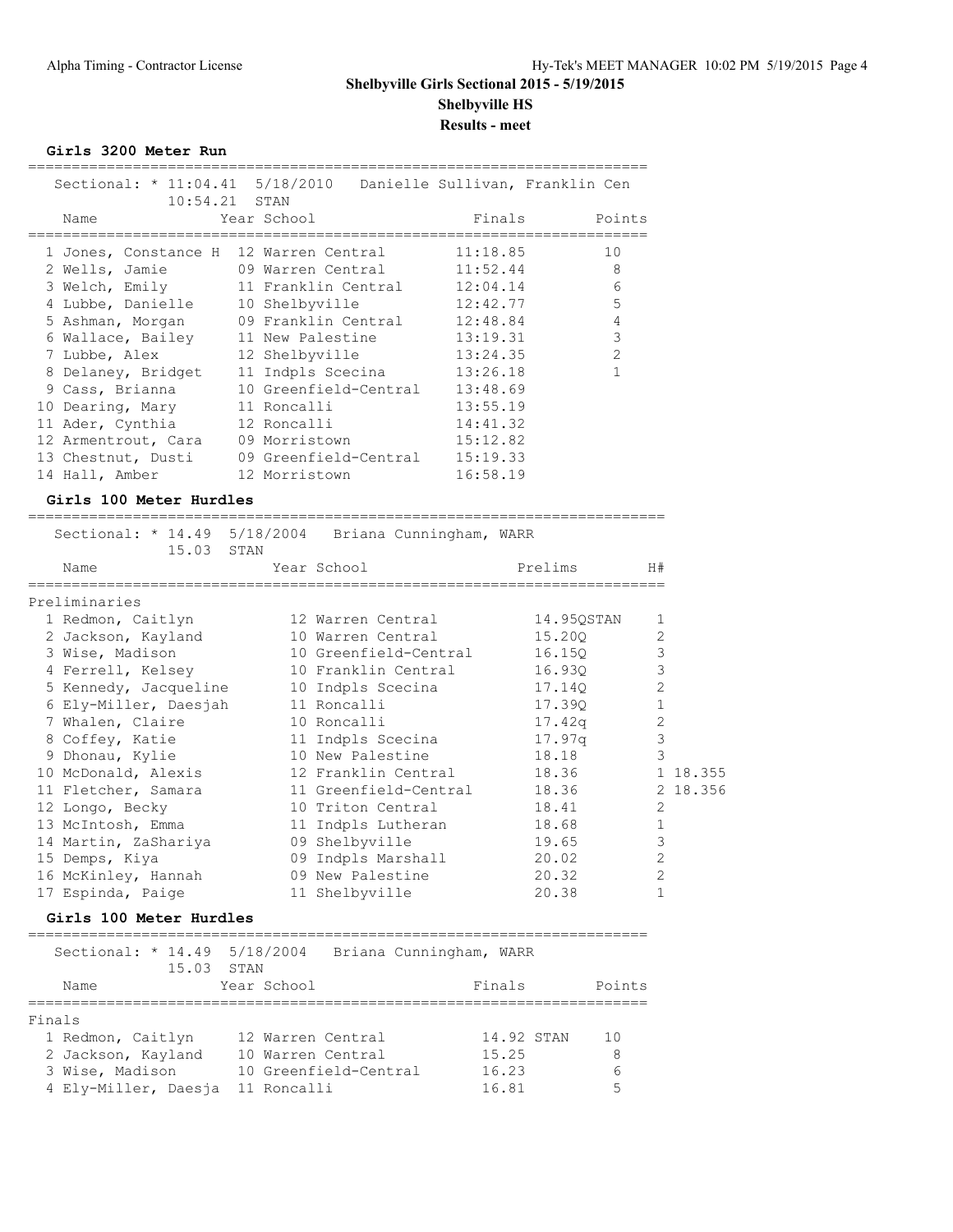#### **....Girls 100 Meter Hurdles**

| 5 Ferrell, Kelsey                      | 10 Franklin Central | 16.83 | 4   |
|----------------------------------------|---------------------|-------|-----|
| 6 Kennedy, Jacquelin 10 Indpls Scecina |                     | 17.24 | -3- |
| 7 Whalen, Claire                       | 10 Roncalli         | 18.26 | -2  |
| 8 Coffey, Katie                        | 11 Indpls Scecina   | 18.35 |     |

#### **Girls 300 Meter Hurdles**

| Sectional: * 44.34 5/18/2004 Briana Cunningham, WARR<br>45.10 STAN |                             |         |                  |                |                |
|--------------------------------------------------------------------|-----------------------------|---------|------------------|----------------|----------------|
| Name<br>==========================                                 | Year School                 |         | Finals H# Points |                |                |
| 1 Jordan, Jasmyne                                                  | 12 Warren Central           |         | 46.02            | 3              | 10             |
| 2 Wise, Madison                                                    | 10 Greenfield-Central 47.36 |         |                  |                | $3 \t 8$       |
| 3 Harris, Halle                                                    | 12 Roncalli                 | 47.71   |                  |                | $3\qquad 6$    |
| 4 Tucker, Da'Vonna 12 Warren Central 49.69                         |                             |         |                  |                | 3 <sub>5</sub> |
| 5 Lawrie, Emma                                                     | 12 Roncalli                 |         | 50.49            | $\mathcal{S}$  | $\overline{4}$ |
| 6 Kennedy, Jacquelin 10 Indpls Scecina 50.98                       |                             |         |                  | $\mathfrak{Z}$ | $\mathcal{S}$  |
| 7 McIntosh, Emma                                                   | 11 Indpls Lutheran 51.65    |         |                  | $\mathcal{S}$  | 2              |
| 8 Thompson, Bailey                                                 | 12 Greenfield-Central 51.72 |         |                  | $\mathcal{S}$  | $\mathbf{1}$   |
| 9 McDonald, Alexis 12 Franklin Central 51.77                       |                             |         |                  | $\overline{c}$ |                |
| 10 Coffey, Katie                                                   | 11 Indpls Scecina           |         | 53.33            | $\overline{c}$ |                |
| 11 Holly, Rynisha                                                  | 09 Triton Central 54.06     |         |                  | $\overline{c}$ |                |
| 12 Storms, Mallory                                                 | 09 Beech Grove              |         | 54.53            | $\mathbf{1}$   |                |
| 13 Dewitt, Colbi                                                   | 10 New Palestine            |         | 55.58            | $\mathbf{1}$   |                |
| 14 Harriman, Brooke                                                | 12 Morristown               |         | 55.81            | $\overline{2}$ |                |
| 15 McKinley, Hannah                                                | 09 New Palestine            |         | 55.90            | $\overline{2}$ |                |
| 16 Schuyler, Kayla                                                 | 12 Morristown               |         | 56.12            | $\mathbf{1}$   |                |
| 17 Schwering, Katie                                                | 11 Shelbyville              | 57.79   |                  | $\overline{2}$ |                |
| 18 Espinda, Paige                                                  | 11 Shelbyville              | 58.79   |                  | $\mathbf{1}$   |                |
| 19 Ferrell, Kelsey                                                 | 10 Franklin Central 59.76   |         |                  | $\overline{2}$ |                |
| 20 Murray, Alea                                                    | 12 Beech Grove              | 1:01.16 |                  | $\mathbf{1}$   |                |

#### **Girls 4x100 Meter Relay**

### ==========================================================================

#### Sectional: \* 47.79 5/20/2014 Warren Central, Warren Centr A Baker, B Byrdsong, A Finley, A Harris 48.85 STAN

| School                   | Finals     |               | H# Points     |
|--------------------------|------------|---------------|---------------|
| 1 Warren Central         | 48.50 STAN | 2             | 10            |
| 2 Roncalli               | 51.06      | $\mathcal{L}$ | 8             |
| 3 Franklin Central       | 52.05      | $\mathcal{L}$ | 6             |
| 4 Greenfield-Central     | 53.91      |               | 5             |
| 5 Beech Grove            | 54.27      | $\mathcal{L}$ | 4             |
| 6 Indpls Scecina         | 54.56      | $\mathcal{D}$ | - 3           |
| 7 Shelbyville            | 55.16      | $\mathcal{L}$ | $\mathcal{D}$ |
| 8 New Palestine          | 55.34      | $\mathcal{L}$ |               |
| 9 Morristown             | 55.57      |               |               |
| 10 Indpls Marshall       | 55.63      |               |               |
| 11 Triton Central        | 56.53      |               |               |
| -- Indpls Howe Community | DNF        | ◠             |               |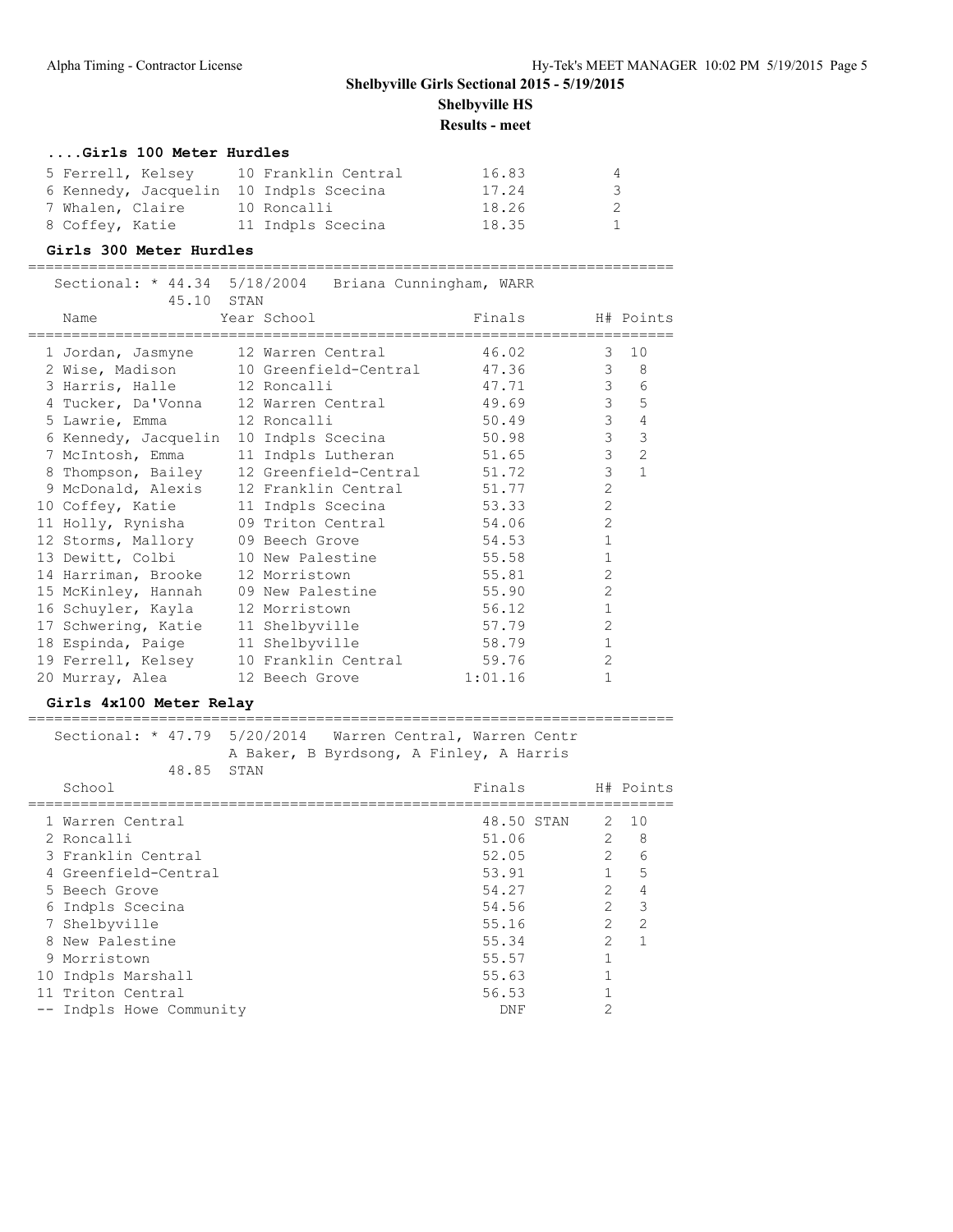| Sectional: * 3:57.69 5/15/2012                                    | C Zehner, N Fluegel, L Joray, L Kehrt                                                   | New Palestine, New Palestin |                                |         |     |
|-------------------------------------------------------------------|-----------------------------------------------------------------------------------------|-----------------------------|--------------------------------|---------|-----|
| Sectional: * 3:57.69 5/15/2012 New Palestine, New Palestin        |                                                                                         |                             |                                |         |     |
| $3:59.04$ STAN                                                    | C Zehner, N Fluegel, L Joray, L Kehrt                                                   |                             |                                |         |     |
| School                                                            |                                                                                         | Finals                      | H# Points                      |         |     |
| 1 Warren Central                                                  |                                                                                         | 4:00.76                     | 10<br>2.                       |         |     |
| 2 Franklin Central                                                |                                                                                         | 4:01.07                     | $2^{\circ}$<br>-8              |         |     |
| 3 Greenfield-Central                                              |                                                                                         | 4:05.85                     | $2^{\circ}$<br>6               |         |     |
| 4 Shelbyville                                                     |                                                                                         | 4:11.53                     | $2^{\circ}$<br>5               |         |     |
| 5 Roncalli                                                        |                                                                                         | 4:14.48                     | $2^{\circ}$<br>$\overline{4}$  |         |     |
| 6 Beech Grove                                                     |                                                                                         | 4:30.58                     | $2 \quad 3$                    |         |     |
| 7 Morristown                                                      |                                                                                         | 4:34.26                     | $\overline{2}$<br>$2^{\circ}$  |         |     |
| 8 Triton Central                                                  |                                                                                         | 4:37.72                     | $\mathbf{1}$<br>$\overline{1}$ |         |     |
| 9 New Palestine                                                   |                                                                                         | 4:43.90                     | 1                              |         |     |
| 10 Indpls Marshall                                                |                                                                                         | 5:00.83                     | 1                              |         |     |
| Girls 4x800 Meter Relay                                           |                                                                                         |                             |                                |         |     |
| Sectional: * 9:26.76 5/18/2004 Franklin Central, Franklin Central |                                                                                         |                             |                                |         |     |
|                                                                   | S Chamberlin, K Dewey, L Walsh, K Talhelm                                               |                             |                                |         |     |
| 9:28.45                                                           | STAN                                                                                    |                             |                                |         |     |
| School                                                            |                                                                                         | Finals                      | Points                         |         |     |
| 1 Warren Central                                                  |                                                                                         | 9:45.91                     | 10                             |         |     |
| 2 Franklin Central                                                |                                                                                         | 9:52.52                     | 8                              |         |     |
| 3 Shelbyville                                                     |                                                                                         | 10:05.65                    | 6                              |         |     |
| 4 Greenfield-Central                                              |                                                                                         | 10:16.64                    | 5                              |         |     |
| 5 Roncalli                                                        |                                                                                         | 10:26.49                    | 4                              |         |     |
| 6 Morristown                                                      |                                                                                         | 11:58.84                    | 3                              |         |     |
| 7 Beech Grove                                                     |                                                                                         | 12:17.08                    | $\overline{2}$                 |         |     |
| Girls High Jump                                                   |                                                                                         |                             |                                |         |     |
| Sectional: * 5-10 5/20/2003                                       |                                                                                         | Mariesa Greene, WARR        |                                |         |     |
| 5-04.00 STAN<br>Name                                              | Year School                                                                             | Finals                      | Points                         |         |     |
| =================================                                 |                                                                                         | -------------------------   |                                |         |     |
| 1 Lewis, Regan                                                    | 12 Greenfield-Central                                                                   | $5 - 04.00$ STAN            | 10                             |         |     |
|                                                                   | 4-02.00 4-04.00 4-06.00 4-08.00 4-10.00 5-00.00 5-01.00 5-02.00 5-03.00 5-04.00 5-06.00 |                             |                                | P       |     |
| 2 Bell, Maray 09 Warren Central 5-01.00 8                         | P P P O O O O O O                                                                       |                             |                                | $\circ$ | XXX |
|                                                                   | $4-02.00$ $4-04.00$ $4-06.00$ $4-08.00$ $4-10.00$ $5-00.00$ $5-01.00$ $5-02.00$         |                             |                                |         |     |
|                                                                   | PPPOOOOO XXOXXOXXX                                                                      |                             |                                |         |     |
| 3 Hicks, Asia 10 Warren Central 5-00.00                           |                                                                                         |                             | 6 <sup>6</sup>                 |         |     |
|                                                                   | $4-02.00$ $4-04.00$ $4-06.00$ $4-08.00$ $4-10.00$ $5-00.00$ $5-01.00$                   |                             |                                |         |     |
|                                                                   | P P O O O XO XXX                                                                        |                             |                                |         |     |
| 4 Whalen, Claire 10 Roncalli 55-00.00                             |                                                                                         |                             | 5                              |         |     |
|                                                                   | $4-02.00$ $4-04.00$ $4-06.00$ $4-08.00$ $4-10.00$ $5-00.00$ $5-01.00$                   |                             |                                |         |     |
|                                                                   | P P P O O XXO XXX                                                                       |                             |                                |         |     |
| 5 Wineman, Rachel 12 New Palestine 4-10.00                        |                                                                                         |                             | 4                              |         |     |
|                                                                   | $4-02.00$ $4-04.00$ $4-06.00$ $4-08.00$ $4-10.00$ $5-00.00$                             |                             |                                |         |     |
|                                                                   | P P P O XO XXX                                                                          |                             |                                |         |     |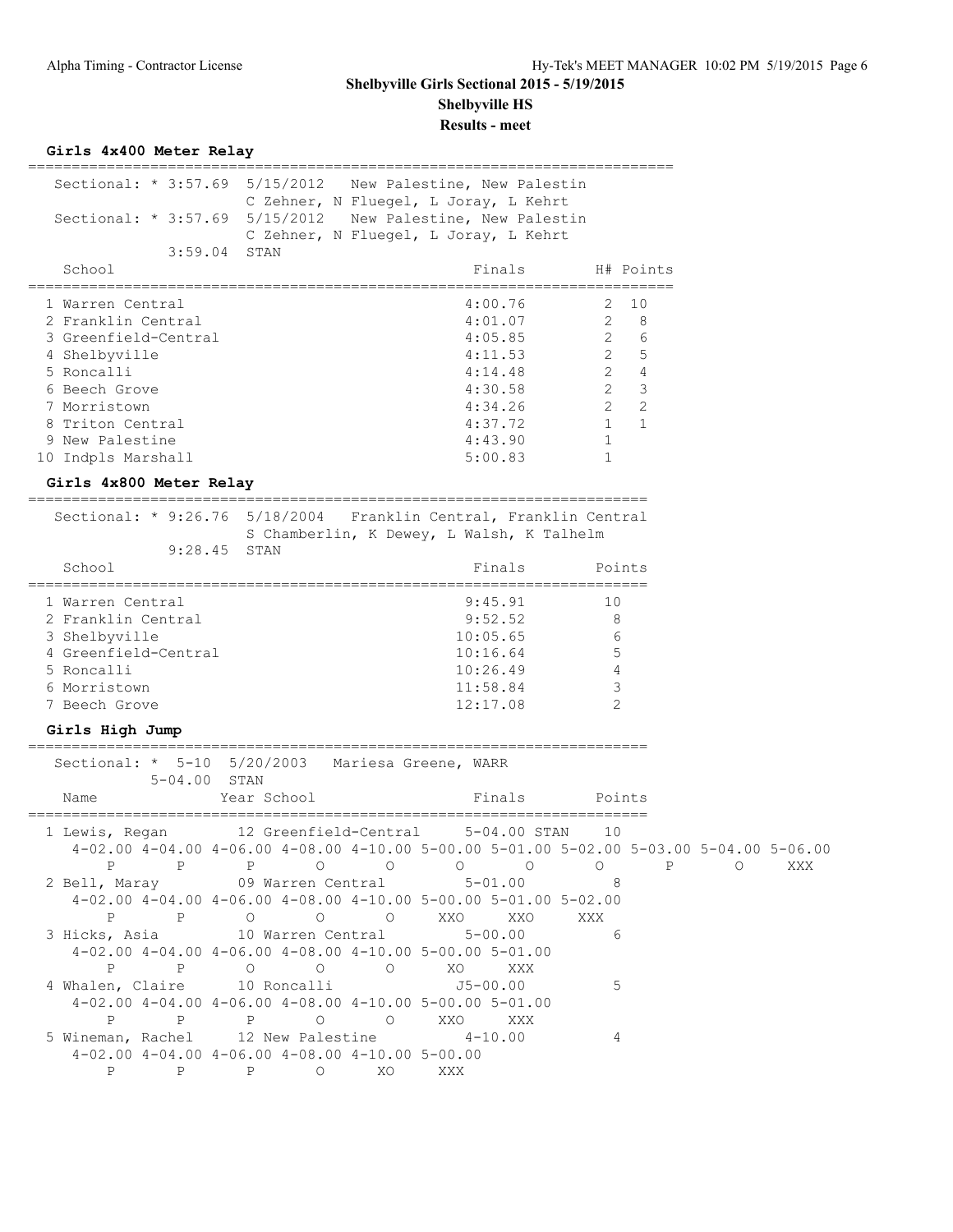### **....Girls High Jump**

|                                         | 6 Bell, Jenea 10 Franklin Central 14-10.00                                                                                                                                                       | $\mathcal{E}$ |
|-----------------------------------------|--------------------------------------------------------------------------------------------------------------------------------------------------------------------------------------------------|---------------|
|                                         | $4-02.00$ $4-04.00$ $4-06.00$ $4-08.00$ $4-10.00$ $5-00.00$                                                                                                                                      |               |
|                                         | $\begin{matrix}0\end{matrix}\qquad\qquad \begin{matrix}0\end{matrix}\qquad\qquad \begin{matrix}0\end{matrix}\qquad\qquad \begin{matrix}X0\end{matrix}\qquad\qquad \begin{matrix}XXX\end{matrix}$ |               |
|                                         | 7 Carpenter, Abby 09 Morristown 54-10.00                                                                                                                                                         | $\mathbf{1}$  |
|                                         | $4-02.00$ $4-04.00$ $4-06.00$ $4-08.00$ $4-10.00$ $5-00.00$                                                                                                                                      |               |
|                                         | P O O XO XXO XXX                                                                                                                                                                                 |               |
|                                         | 7 McIntosh, Emma 11 Indpls Lutheran J4-10.00                                                                                                                                                     | $\mathbf 1$   |
|                                         | $4-02.00$ $4-04.00$ $4-06.00$ $4-08.00$ $4-10.00$ $5-00.00$                                                                                                                                      |               |
|                                         | P O O XO XXO XXX                                                                                                                                                                                 |               |
|                                         | 7 Lawrie, Emma 12 Roncalli 14-10.00                                                                                                                                                              | $\mathbf{1}$  |
|                                         | $4-02.00$ $4-04.00$ $4-06.00$ $4-08.00$ $4-10.00$ $5-00.00$                                                                                                                                      |               |
|                                         | P P O XO XXO XXX                                                                                                                                                                                 |               |
|                                         | 10 Dickmann, Ava    10 Greenfield-Central    4-06.00                                                                                                                                             |               |
| $4-02.00$ $4-04.00$ $4-06.00$ $4-08.00$ |                                                                                                                                                                                                  |               |
|                                         | P O O XXX                                                                                                                                                                                        |               |
|                                         | 11 Kikendall, Mikayla 12 Morristown 54-06.00                                                                                                                                                     |               |
| $4-02.00$ $4-04.00$ $4-06.00$ $4-08.00$ |                                                                                                                                                                                                  |               |
| P O O XXX                               |                                                                                                                                                                                                  |               |
|                                         | 12 Giller, Katie 09 Beech Grove 4-04.00                                                                                                                                                          |               |
| $4-02.00$ $4-04.00$ $4-06.00$           |                                                                                                                                                                                                  |               |
| P O XXX                                 |                                                                                                                                                                                                  |               |
|                                         | 13 Rasp, Margaux 10 Indpls Scecina J4-04.00                                                                                                                                                      |               |
| $4-02.00$ $4-04.00$ $4-06.00$           |                                                                                                                                                                                                  |               |
| O XO XXX                                |                                                                                                                                                                                                  |               |
|                                         | 14 Keltz, Lauren 11 Triton Central 4-02.00                                                                                                                                                       |               |
| $4 - 02.00$ $4 - 04.00$                 |                                                                                                                                                                                                  |               |
| O XXX                                   |                                                                                                                                                                                                  |               |
|                                         | 15 Welty, Shelden 10 Triton Central 54-02.00                                                                                                                                                     |               |
| $4 - 02.00$ $4 - 04.00$                 |                                                                                                                                                                                                  |               |
| XO XXX                                  |                                                                                                                                                                                                  |               |
|                                         | 16 Williams, Jenna 10 New Palestine 54-02.00                                                                                                                                                     |               |
| $4 - 02.004 - - 04.00$                  |                                                                                                                                                                                                  |               |
| XO XX                                   |                                                                                                                                                                                                  |               |

### **Girls Pole Vault**

| Sectional: * 10-06 5/20/2014 Erin Diemer, Shelbyville | $11 - 03.00$ STAN |             |                                                             |        |        |                                                                        |                                                                                                   |    |         |         |  |
|-------------------------------------------------------|-------------------|-------------|-------------------------------------------------------------|--------|--------|------------------------------------------------------------------------|---------------------------------------------------------------------------------------------------|----|---------|---------|--|
| Name                                                  |                   | Year School |                                                             |        |        | <b>Example 19</b> Finals                                               | Points                                                                                            |    |         |         |  |
| 1 Diemer, Erin 10 Shelbyville 11-00.00*               |                   |             |                                                             |        |        |                                                                        | 10                                                                                                |    |         |         |  |
|                                                       |                   |             |                                                             |        |        |                                                                        | 7-00.00 7-06.00 8-00.00 8-06.00 9-00.00 9-06.00 10-00.00 10-03.00 10-06.00 10-09.00 11-00.00 11-0 |    |         |         |  |
| P                                                     |                   |             | P P P O O XO                                                |        |        |                                                                        | P                                                                                                 | XO | $\circ$ | $\circ$ |  |
| 2 Trimpe, Erin 12 New Palestine 9-06.00               |                   |             |                                                             |        |        |                                                                        |                                                                                                   |    |         |         |  |
|                                                       |                   |             |                                                             |        |        | $7-00.00$ $7-06.00$ $8-00.00$ $8-06.00$ $9-00.00$ $9-06.00$ $10-00.00$ |                                                                                                   |    |         |         |  |
|                                                       |                   |             | P P O O O                                                   |        |        | XXX                                                                    |                                                                                                   |    |         |         |  |
| 3 Jones, Emily 10 Greenfield-Central J9-06.00         |                   |             |                                                             |        |        |                                                                        | 6                                                                                                 |    |         |         |  |
|                                                       |                   |             |                                                             |        |        | $7-00.00$ $7-06.00$ $8-00.00$ $8-06.00$ $9-00.00$ $9-06.00$ $10-00.00$ |                                                                                                   |    |         |         |  |
| P                                                     |                   | P O         |                                                             | XO XXO | XO XXX |                                                                        |                                                                                                   |    |         |         |  |
| 4 Weaver, Kennedy 11 Shelbyville 9-00.00              |                   |             |                                                             |        |        |                                                                        | .5                                                                                                |    |         |         |  |
|                                                       |                   |             | $7-00.00$ $7-06.00$ $8-00.00$ $8-06.00$ $9-00.00$ $9-06.00$ |        |        |                                                                        |                                                                                                   |    |         |         |  |
| P                                                     |                   |             | P 0 0 0                                                     |        | XXX    |                                                                        |                                                                                                   |    |         |         |  |
| 5 Thompson, Bailey 12 Greenfield-Central J9-00.00     |                   |             |                                                             |        |        |                                                                        | 4                                                                                                 |    |         |         |  |
|                                                       |                   |             | $7-00.00$ $7-06.00$ $8-00.00$ $8-06.00$ $9-00.00$ $9-06.00$ |        |        |                                                                        |                                                                                                   |    |         |         |  |
|                                                       | Ρ                 | $\Omega$    | XO.                                                         | XO     | XXX    |                                                                        |                                                                                                   |    |         |         |  |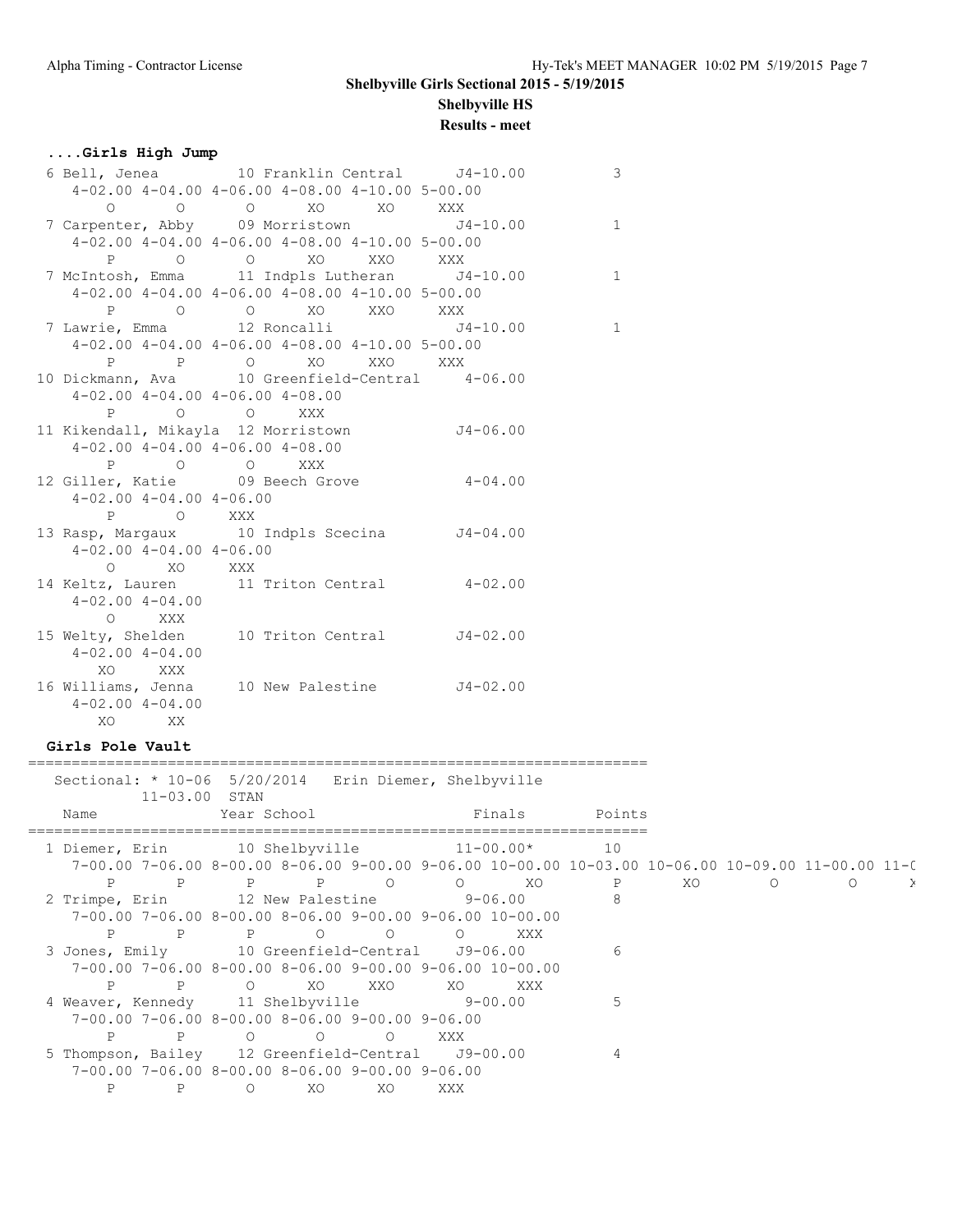#### **....Girls Pole Vault**

|                                    | 6 Folks-bowie, Krist 11 Beech Grove               | $8 - 06.00$ | 3  |
|------------------------------------|---------------------------------------------------|-------------|----|
|                                    | $7-00.00$ $7-06.00$ $8-00.00$ $8-06.00$ $9-00.00$ |             |    |
| $\overline{O}$<br>∩                | XO O XXX                                          |             |    |
|                                    | 7 Moritz, Hannah 10 Franklin Central 8-00.00      |             | 2  |
|                                    | $7-00.00$ $7-06.00$ $8-00.00$ $8-06.00$           |             |    |
| $\Omega$                           | O XO XXX                                          |             |    |
|                                    | 8 Robb, Grace 09 Franklin Central                 | J8-00.00    | 1. |
|                                    | $7-00.00$ $7-06.00$ $8-00.00$ $8-06.00$           |             |    |
| $\Omega$                           | O XXO XXX                                         |             |    |
|                                    | 9 Miles, Elizabeth 11 Beech Grove                 | $7 - 06.00$ |    |
| $7-00.00$ $7-06.00$ $8-00.00$      |                                                   |             |    |
| XO.<br>and the contract of the XXX |                                                   |             |    |
|                                    | 10 Jones, Shannon 11 New Palestine                | $7 - 00.00$ |    |
| $7 - 00.00$ $7 - 06.00$            |                                                   |             |    |
| XXX X<br>$\Omega$                  |                                                   |             |    |
| -- DeWitt, Maddison    10 Roncalli |                                                   | NH          |    |
| $7 - 00.00$                        |                                                   |             |    |
| XXX                                |                                                   |             |    |
| -- Whalen, Abby 12 Roncalli        |                                                   | NH          |    |
| $7 - 00.00$                        |                                                   |             |    |
| XXX                                |                                                   |             |    |

#### **Girls Long Jump**

======================================================================= Sectional: \* 18-03.75 5/15/2012 Dajaie Clay, Warren Centr Sectional: \* 18-03.75 5/20/2014 Caitlyn Redmon, Warren Centr 17-09.25 STAN Name Year School **Finals** Points ======================================================================= 1 Redmon, Caitlyn 12 Warren Central 18-09.75\*STAN 10 18-09.75 FOUL FOUL 18-06.50 18-07.25 18-05.75 2 Coleman, Olivia 11 Warren Central 17-01.00 8 15-09 15-10 15-00 17-01 FOUL 15-10 3 Saylor, Paige 10 Roncalli 16-10.00 6 16-02.75 16-08.75 16-07.75 16-04 16-10 15-07.50 4 Lewis, Regan 12 Greenfield-Central 16-08.50 5 13-07 16-08.50 15-08 16-02 FOUL 16-06.25 5 Bell, Jenea 10 Franklin Central 16-05.75 4 15-03 15-05.75 16-04 14-07 16-03 16-05.75 6 Wise, Madison 10 Greenfield-Central 15-11.00 3 15-07.50 15-09.25 15-11 15-02 15-10.25 15-08.50 7 Stephenson, Natali 12 Triton Central 15-08.50 2 FOUL 15-07.50 FOUL 14-10 14-11.75 15-08.50 8 Clark, Jade 12 Franklin Central J15-08.50 1 14-03.75 FOUL 15-08.50 15-00.50 14-10 15-04 9 Tackett, Alexis 10 Shelbyville 15-04.00 15-00 15-04 14-11.75 14-09.50 14-09.50 14-09 10 Giller, Katie 09 Beech Grove 15-03.00 14-06.50 14-09.50 15-03 11 Clarke, Morgan 10 Roncalli 14-09.50 14-07.50 13-11.75 14-09.50 12 Schwering, Katie 11 Shelbyville 14-09.00 14-06.50 14-00 14-09 13 Holberton, Hailee 09 New Palestine 14-04.25 FOUL FOUL 14-04.25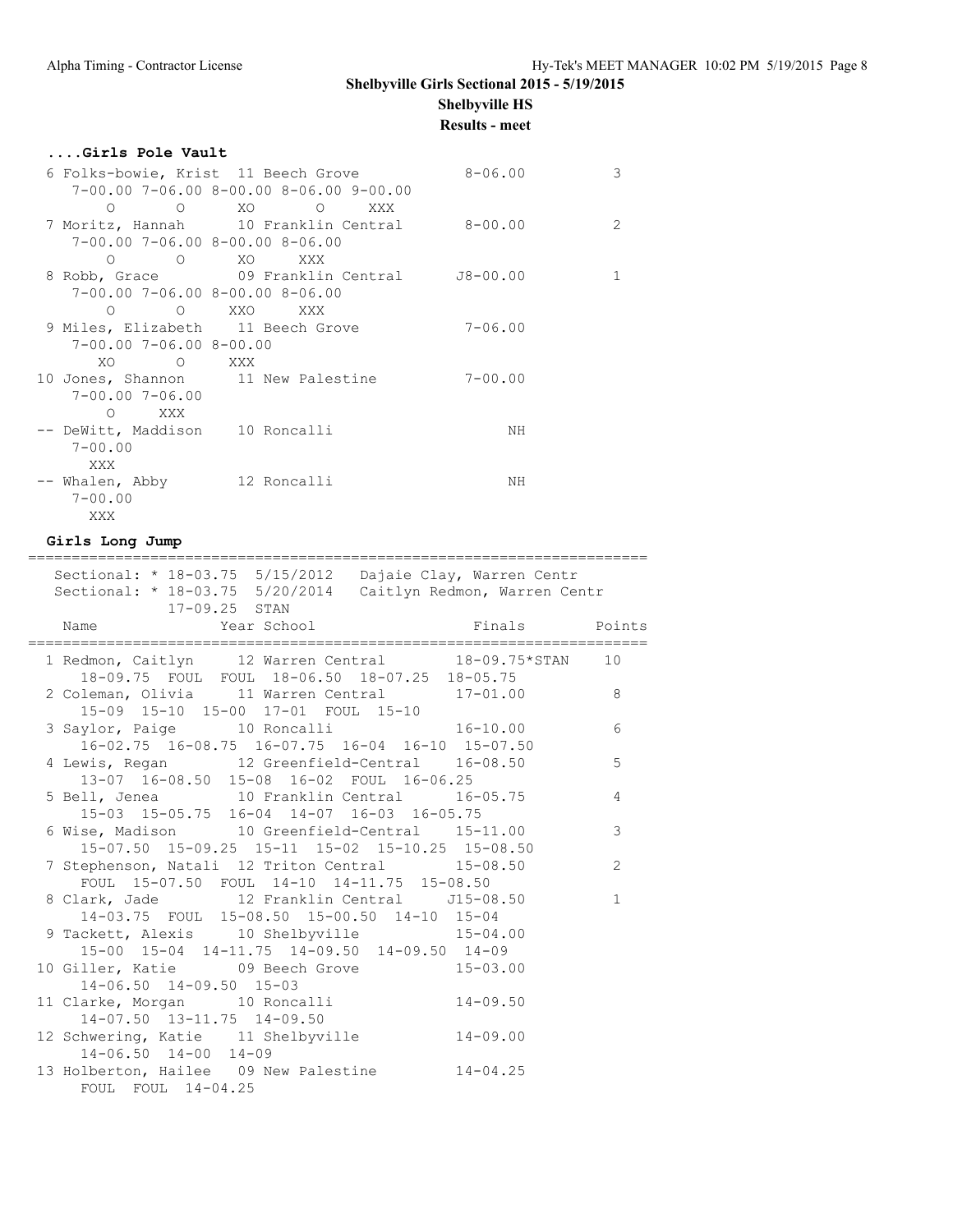# **Shelbyville Girls Sectional 2015 - 5/19/2015**

**Shelbyville HS Results - meet**

### **....Girls Long Jump**

| 14 Pasch, Erin 09 Indpls Lutheran        | $14 - 01.75$ |
|------------------------------------------|--------------|
| 13-07 14-01.75 13-09.50                  |              |
| 15 Smith, Breanna 12 Howe                | $13 - 09.75$ |
| 13-09.75 FOUL 13-00.75                   |              |
| 16 Huffman, Emily 10 Morristown          | $13 - 08.25$ |
| 12-06.75 12-11.75 13-08.25               |              |
| 17 Longo, Becky 10 Triton Central        | $13 - 05.00$ |
| 13-05 13-04.75 13-04.75                  |              |
| 18 King, A'Lyric 11 Indpls Marshall      | $13 - 03.25$ |
| 11-07 12-07.75 13-03.25                  |              |
| 19 Jones, Shannon 11 New Palestine       | $13 - 01.25$ |
| 12-01.25 12-04.75 13-01.25               |              |
| 20 Storms, Mallory 09 Beech Grove        | $12 - 10.50$ |
| $12 - 10.50$ $12 - 09$ $12 - 09$         |              |
| 21 Cloud, Abigail 09 Baptist Academy     | $12 - 04.00$ |
| FOUL 12-04 12-00                         |              |
| 22 Campbell, Paijzhae 10 Indpls Marshall | $9 - 09.75$  |
| $9-09$ $9-00.50$ $9-09.75$               |              |

#### **Girls Shot Put**

| Sectional: * 45-01 5/20/2003 Anna Weber, RONC<br>$40 - 10.00$ STAN                                    |                |
|-------------------------------------------------------------------------------------------------------|----------------|
| Name Year School Finals Points                                                                        |                |
| 1 Hart, Haley 12 Morristown 39-08.00<br>37-11.50 FOUL 34-08 37-04 39-08 37-08                         | 10             |
| 2 Carson, Katie 11 Roncalli 37-02.50 8<br>35-09 36-11 36-01 33-08 34-04.75 37-02.50                   |                |
| 3 Anderson, Deysha 10 Warren Central 36-06.25 6<br>36-06.25 35-01.25 35-11 31-04 34-03.50 34-04.25    |                |
| 4 Baker, Meghan 12 Shelbyville 35-05.00 5<br>$32-04.50$ $33-02$ $32-08$ $33-09.25$ $35-05$ $34-08.50$ |                |
| 5 Schmidt, Emma 10 Roncalli 35-00.00<br>34-07.50 33-06.50 33-09.25 31-04.50 34-07 35-00               | $\overline{4}$ |
| 6 Smith, Jamarra 11 Warren Central 33-07.50<br>32-08 31-03.25 32-01.75 29-10 30-10 33-07.50           | 3              |
| 7 Jonas, Emily 10 New Palestine 33-04.00<br>32-07.50 32-02 33-04 30-01.25 32-06.75 FOUL               | 2              |
| 8 Ferrell, Kelsey 10 Franklin Central 33-03.25<br>29-08 33-03.25 32-02.75 28-02.50 31-03.75 29-05.25  | $\mathbf{1}$   |
| 9 Suarez Ramos, Bets 12 Shelbyville 33-01.50<br>32-07 30-01.50 33-01.50 31-10 30-03.50 31-10.75       |                |
| 10 Cain, Lillie 10 New Palestine 32-05.00<br>30-02 FOUL 32-05                                         |                |
| 11 Flora, Jennifer 10 Greenfield-Central 31-10.50<br>31-06.50 31-10.50 FOUL                           |                |
| 12 Warren, Megan 11 Greenfield-Central 31-08.00<br>$30 - 01.50$ $31 - 07.75$ $31 - 08$                |                |
| 13 Etter, Carlie 11 Morristown 31-06.25<br>28-11.50 31-06.25 31-02.50                                 |                |
| 14 Wilson, Jessica 12 Indpls Lutheran 30-05.00<br>23-00 30-05 28-07.25                                |                |
| 15 Cooper, Isabella 09 Triton Central 29-11.00<br>28-06.75 29-00 29-11                                |                |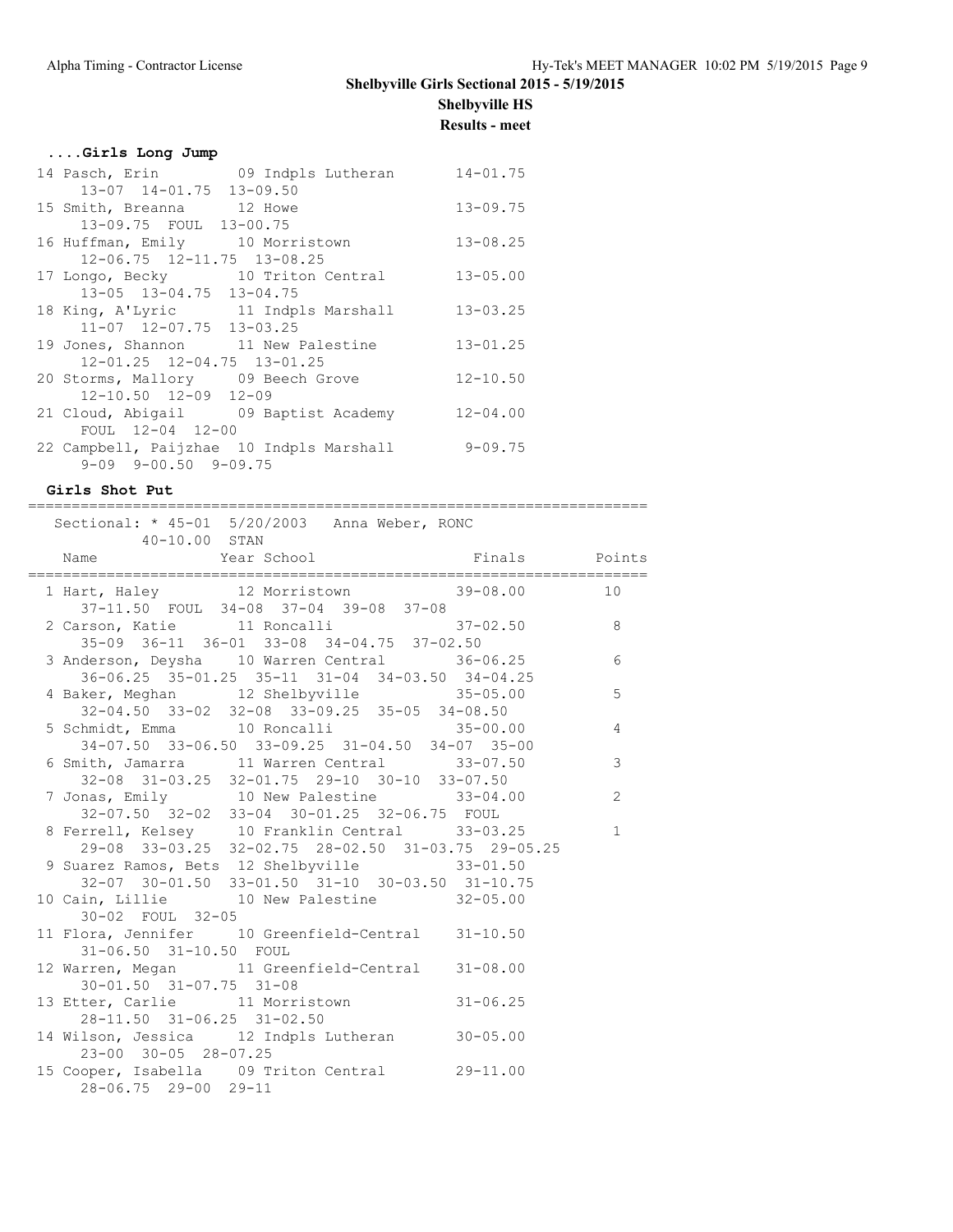### **Shelbyville Girls Sectional 2015 - 5/19/2015**

# **Shelbyville HS**

**Results - meet**

|  |  | Girls Shot Put |  |
|--|--|----------------|--|
|  |  |                |  |

|                                     | 16 Atkins, Gabbi 11 Franklin Central    | $29 - 08.25$ |
|-------------------------------------|-----------------------------------------|--------------|
| 29-08.25 29-06.75 28-02.50          |                                         |              |
|                                     | 17 Fox, Raynika 11 Indpls Marshall      | $29 - 08.00$ |
| 29-01 29-08 FOUL                    |                                         |              |
|                                     | 18 Adams, Laurken 10 Triton Central     | $26 - 05.00$ |
| 25-08.50 25-06.25 26-05             |                                         |              |
|                                     | 19 Burnett, Zyah 10 Indpls Scecina      | $25 - 03.00$ |
| $25-03$ $21-03$ $24-06.50$          |                                         |              |
| 20 McGregor, Skyler 09 Beech Grove  |                                         | $24 - 09.00$ |
| 24-09 23-01 23-08.75                |                                         |              |
| 21 McManus, Kathleen 12 Beech Grove |                                         | $22 - 11.75$ |
| $22 - 11.75$ $22 - 10$ $22 - 09$    |                                         |              |
|                                     | 22 McNeal, Linaizisa 09 Indpls Marshall | $22 - 02.75$ |
| 20-08.50 22-02.75 19-10.25          |                                         |              |
| 23 Allison, Janiah 12 Howe          |                                         | $22 - 01.25$ |
| $21-03.25$ $21-11$ $22-01.25$       |                                         |              |
|                                     | 24 Sutton, Audrey 10 Indpls Scecina     | $20 - 06.25$ |
| $20 - 04$ 18-09.75 20-06.25         |                                         |              |

#### **Girls Discus Throw**

=======================================================================

| Sectional: * 140-04 5/13/2008 Monteka Flowers, Warren Centr<br>131-04 STAN                                                      |  |              |
|---------------------------------------------------------------------------------------------------------------------------------|--|--------------|
| Name The Year School Charles Finals Points                                                                                      |  |              |
| 1 Wilson, Jessica 12 Indpls Lutheran 120-11.00 10<br>119-05 100-07 108-04 120-11 110-01 115-04                                  |  |              |
| 119-00 100-07 108-04 120-11 110-01 115-04<br>2 Etter, Carlie 11 Morristown 114-01.00 8<br>114-01 108-07 FOUL FOUL 102-09 102-06 |  |              |
| 3 Hart, Haley 12 Morristown 109-08.00 6<br>105-00 109-00 89-02 106-02 109-08 FOUL                                               |  |              |
| 4 Anderson, Deysha 10 Warren Central 106-03.00 5<br>89-11 102-01 79-10 106-03 81-02 96-10                                       |  |              |
| 5 Sosnowski, Catheri 12 Greenfield-Central 100-05.00 4<br>100-03 96-06 FOUL 100-04 100-05 86-03                                 |  |              |
| 6 Baker, Meghan 12 Shelbyville 5100-05.00 3                                                                                     |  |              |
| 94-03 FOUL 96-05 78-01 100-05 97-05<br>7 Cain, Lillie 10 New Palestine 99-02.00<br>98-02 FOUL FOUL 85-10 87-07 99-02            |  | 2            |
| 8 Feltner, Hailey 11 Greenfield-Central 88-10.00                                                                                |  | $\mathbf{1}$ |
| 71-09 88-10 80-03 83-04 79-00 FOUL<br>9 Guerrettaz, Hayley 10 Roncalli 88-02.00<br>88-02 80-09 76-08 80-04 86-09 77-05          |  |              |
| 10 Whalen, McCauleigh 10 Franklin Central 86-01.00<br>86-01 83-06 75-03                                                         |  |              |
| 11 Smith, KayLynn 11 Shelbyville 85-01.00<br>70-02 69-03 85-01                                                                  |  |              |
| 12 Jonas, Emily 10 New Palestine 83-10.00<br>FOUL 83-04 83-10                                                                   |  |              |
| 13 Cooper, Isabella 09 Triton Central 80-10.00<br>FOUL 80-10 75-10                                                              |  |              |
| 14 Carson, Katie $\begin{array}{ccc} 11 & \text{Roncall} & 78-01.00 \\ 70-01 & 75-02 & 21 \end{array}$<br>70-01 75-07 78-01     |  |              |
| 15 Atkins, Gabbi 11 Franklin Central 76-08.00<br>73-07 FOUL 76-08                                                               |  |              |